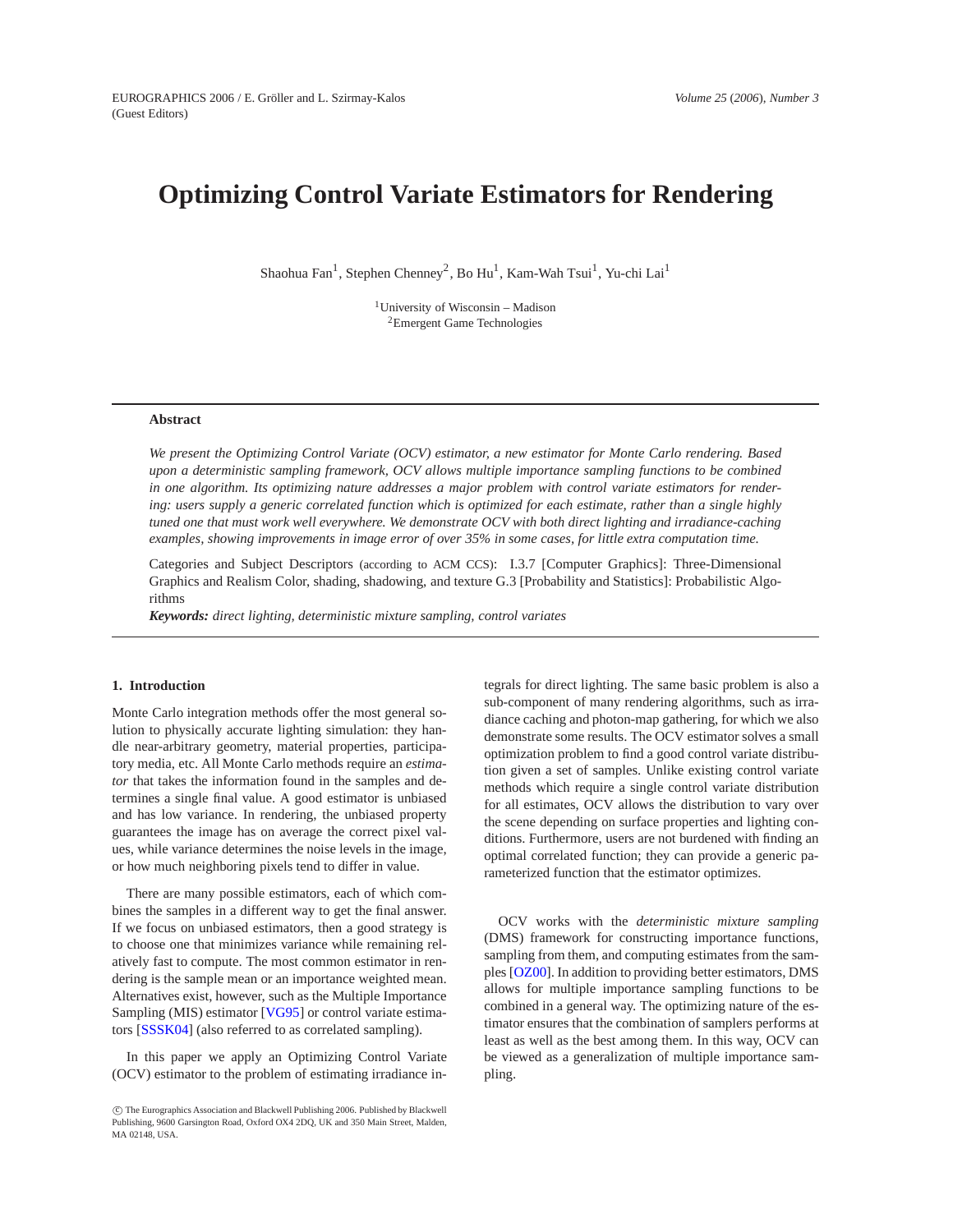# **2. Estimating Irradiance Integrals**

In this paper we concentrate on the problem of computing integrals over hemispheric domains. The most common such integral in rendering computes the radiance,  $L(\mathbf{x}, \omega)$ , leaving a point **x** in the direction ω:

<span id="page-1-3"></span>
$$
L(\mathbf{x}, \omega) = L_e(\mathbf{x}, \omega) + \int_{\Omega} f(\mathbf{x}, \omega, \omega') d\omega' \tag{1}
$$

where  $L_e(\mathbf{x}, \omega)$  is light emitted at **x**,  $\Omega$  is the hemisphere of directions *out* of **x** and  $f(\mathbf{x}, \omega, \omega')$  is the light reflected at **x** from direction  $-\omega'$  into direction  $\omega$ :

$$
f(\mathbf{x}, \omega, \omega') = L_{in}(\mathbf{x}, -\omega') f_r(\mathbf{x}, \omega, \omega') |\cos(\theta')|
$$

*L*(**x**, −ω<sup> $\prime$ </sup>) is light arriving at **x** from direction ω',  $f_r$ (**x**, ω, ω') is the BRDF, and  $\theta'$  is the angle between  $\omega'$  and the normal at **x**. Monte Carlo renderers use statistical sampling to estimate the integral for the reflected component of  $L(\mathbf{x}, \omega)$ .

A standard importance sampling algorithm for  $L(\mathbf{x}, \omega)$ samples directions,  $\omega'_1, \ldots, \omega'_N$ , out of **x** according to an importance distribution, *p*, and computes the estimate:

<span id="page-1-0"></span>
$$
\hat{L}(\mathbf{x}, \omega) = \frac{1}{N} \sum_{i=1}^{N} \frac{f(\mathbf{x}, \omega, \omega_i')}{p(\omega_i')} \tag{2}
$$

The variance of this estimator improves as *p* more closely approximates *f* , and is zero when *p* differs from *f* by a constant scale.

In local direct lighting situations, a common choice for *p* is a normalized version of  $f_r(\mathbf{x}', \omega, \omega') |\cos(\theta')|$  or an approximation to it. We refer to this as BRDF-based importance sampling. An alternative is light-based sampling where the integral is broken into a sum over individual light sources and points are sampled on the lights to generate directions [\[PH04,](#page-6-3) §16.1]. In environment map lighting situations, the wavelet product approach of Clarberg et al. [\[CJAMJ05\]](#page-6-4) currently provides the best way to choose *p*.

Control variate approaches [\[Vea97,](#page-6-5) §2.5.3] introduce a correlated function, *g*, which should have the property that  $f - g$  is close to a constant, and then use the estimator:

$$
\hat{L}(\mathbf{x}, \omega) = \int_{\Omega} g(\omega') d\omega' + \frac{1}{N} \sum_{i=1}^{N} \frac{\left(f(\mathbf{x}, \omega, \omega'_i) - g(\omega'_i)\right)}{p(\omega'_i)} \tag{3}
$$

The difficulty of applying this approach in rendering problems is in finding a function *g* that is sufficiently close to *f* in all places. We solve this problem by defining a parameterized function,  $g(\omega': \beta_1, ..., \beta_m)$ , and optimizing the vector of parameters,  $\langle \beta_1, \ldots, \beta_m \rangle$ , in order to best approximate *f*.

<span id="page-1-2"></span>The MIS estimator [\[VG95\]](#page-6-0) uses multiple importance functions,  $p_1, \ldots, p_m$ , and draws a fixed number of samples from each,  $n_1, \ldots, n_m$ . It then computes one of several possible estimators, of which the simplest is the *balance heuristic*:

$$
\hat{L}(\mathbf{x}, \omega) = \frac{1}{N} \sum_{j=1}^{m} \sum_{i=1}^{n_j} \frac{f(\mathbf{x}, \omega, \omega'_{i,j})}{\sum_{k=1}^{m} c_k p_k(\omega'_{i,j})}
$$
(4)

where  $c_k = n_j/N$ , the proportion of samples drawn from  $p_j$ . The major advantage of MIS is that it enables importance functions to be combined in an unbiased manner. Using a slightly different estimator, the *power heuristic*, the weight of samples coming from poor importance functions can be implicitly reduced in the final estimate.

### **3. Related Work**

The simplest effective use of control variates is in cases where the incoming illumination can be approximated by a constant ambient term – Lafortune and Willems [\[LW94\]](#page-6-6) describe this technique – but it offers less improvement with more complex illumination. Szirmay-Kalos et al. [\[SKCG01\]](#page-6-7) improve upon this using radiosity to obtain an estimate of the diffuse illumination which serves as the correlated function in a Monte Carlo step that accounts for other illumination. It works well for diffuse environments but not for specular surfaces.

Szécsi et al. [\[SSSK04\]](#page-6-1) combine control variate and importance sampling estimators (Equations [2](#page-1-0) and [3\)](#page-1-1) in a linear combination with weights optimized to reduce variance, but the approach is very limited in the BRDFs that can be handled. Note that this approach combines estimates, not sampling strategies, so a single importance sampling function must still be chosen. An alternate estimator, weighted importance sampling, has been used for particle tracing algorithms by Balázs et al. [\[BSKG03\]](#page-6-8), but a scene discretization is required and improvement is only seen under specific BRDF and lighting configurations.

The work of Lafortune and Willems [\[LW95\]](#page-6-9) on adaptive BRDF sampling includes a control variate component. They build a 5D-tree approximation to radiance in the scene, and use it for both importance sampling and control variate estimation. In some sense this is optimizing the control variate estimator. However, large sample counts are required to adequately adapt the necessary functions, and failure to adapt correctly actually increases variance. Our algorithm uses a low-parameter function for the control variate distribution, so few samples are required to optimize.

<span id="page-1-1"></span>OCV with deterministic mixture sampling offers a way to combine samples from multiple importance functions. As discussed above, Veach's [\[VG95\]](#page-6-0) MIS is an existing approach to this problem. DMS includes the balance heuristic (Equation [4\)](#page-1-2) as a special case. We improve upon MIS with a simple optimization process for selecting a better estimator at each pixel.

## **4. Deterministic Mixture Sampling**

The optimizing control variate estimator begins with a deterministic mixture sampling process to generate the samples. This is practically equivalent to MIS's step of generating a fixed number of samples from each of multiple importance functions, but motivated differently.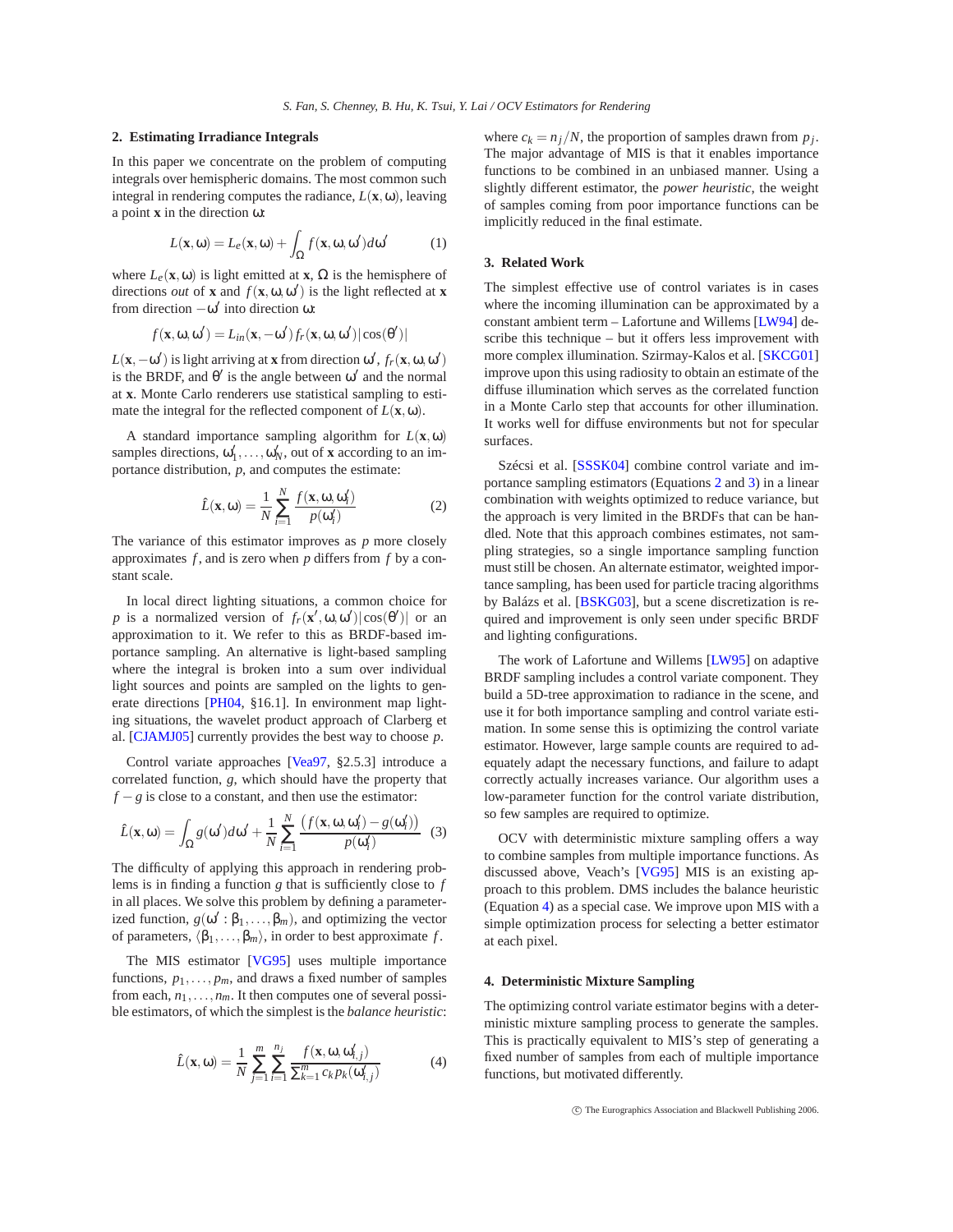A mixture probability density function (PDF) is one composed of a weighted sum of component PDFs:

$$
p(x: \alpha) = \sum_{j=1}^{m} \alpha_j p_j(x) \tag{5}
$$

where  $m$  is the number of components and  $\alpha$  is a vector of *mixture weights*,  $\langle \alpha_1, \ldots, \alpha_m \rangle$ , with  $\alpha_j > 0$  and  $\sum_{j=1}^m \alpha_j = 1$ . The simplest way to draw a sample from a mixture density is to first select a component, *j*, with probability  $p(j) \propto \alpha_j$ , and then sample from  $p_j(x)$ .

For rendering, the mixture can include any importance function that is typically used alone. Hence, we include a component for sampling according to the BRDF and one for each light source. In environment lighting conditions, a component for sampling the environment map should be included. We could break the BRDF into sub-components (diffuse, glossy, etc.) but we did not experiment with this. Also note that the environment map sampling of Carlberg et al. [\[CJAMJ05\]](#page-6-4) can be viewed as a mixture where each wavelet basis function is a component.

*Deterministic* mixture sampling chooses a fixed number of samples from each component:  $n_j = N\alpha_j$  samples are drawn from component  $p_j(x)$  where *N* is the total sample size. We can view this as a form of stratification over the mixture components, and Hesterberg [\[Hes95\]](#page-6-10) shows that this reduces variance. Note that this is exactly what MIS does, and Equation [4](#page-1-2) can be re-written in terms of  $p(\omega') : \alpha$ ):

<span id="page-2-1"></span>
$$
\hat{L}(\mathbf{x}, \omega) = \frac{1}{N} \sum_{i=1}^{N} \frac{f(\mathbf{x}, \omega, \omega_i')}{p(\omega_i' : \alpha)}
$$
(6)

We can also construct a control variate estimate using a mixture of functions as the correlated distribution in addition to the importance distribution [\[OZ00\]](#page-6-2):

<span id="page-2-0"></span>
$$
\hat{L}(\mathbf{x}, \omega) = \sum_{j=1}^{m} \beta_j + \frac{1}{N} \sum_{i=1}^{N} \frac{f(\mathbf{x}, \omega, \omega_i') - p(\omega_i' : \beta)}{p(\omega_i' : \alpha)} \tag{7}
$$

where the  $\beta_i$  are a vector of real valued variables. This estimator is unbiased, as can be seen by writing

$$
E[\hat{L}_{\alpha,\beta}] = \int \frac{f(x) - \sum_{j=1}^{m} \beta_j p_j(x)}{p(x:\alpha)} p(x:\alpha) dx + \sum_{j=1}^{m} \beta_j
$$
  
= 
$$
\int f(x) dx - \sum_{j=1}^{m} \beta_j \int p_j(x) dx + \sum_{j=1}^{m} \beta_j
$$
  
= 
$$
\int f(x) dx
$$

<span id="page-2-2"></span>Note that  $p_j(x)$  is a PDF so integrates to 1. The variance of the estimator in Equation [7](#page-2-0) is

$$
\sigma_{\alpha,\beta}^2 = \int \left( \frac{f(x) - \sum_{j=1}^m \beta_j p_j(x)}{p(x:\alpha)} - I + \sum_{j=1}^m \beta_j \right)^2 p(x:\alpha) dx
$$
\n(8)

where *I* is the true value of the integral being estimated.

There is no improvement over importance sampling if we set  $\beta_i = \alpha_i$  for all *j*; it is the same estimator as Equation [6.](#page-2-1) However, we are free to choose the  $\beta_j$  in a variety of ways – they need not even sum to 1. In particular, we can solve an optimization problem, which gives us an OCV estimator.

## **5. Optimizing Control Variates**

A natural strategy for choosing the  $\beta_j$  is to minimize the variance in Equation [8.](#page-2-2) We can't do this because we don't know *I*, the value we are trying to estimate. Instead, we form a linear problem that minimizes the following objective function with respect to the  $\beta_j$ :

$$
\sum_{i=1}^{N} \left( \frac{f(X_i) - \sum_{j=1}^{m} \beta_j p_j(X_i)}{p(X_i : \alpha)} \right)^2 \tag{9}
$$

This is a standard linear least squares problem, but we modify it in three ways. First, we include an intercept term,  $β<sub>0</sub>$  [\[OZ00\]](#page-6-2), which after optimization evaluates to

$$
\frac{1}{N} \sum_{i=1}^{N} \frac{f(X_i) - \sum_{j=1}^{m} \beta_j p_j(X_i)}{p(X_i : \alpha)}
$$

<span id="page-2-4"></span>Putting  $β_0$  into Equation [7](#page-2-0) and simplifying, we get a simpler form of the OCV estimator:

$$
\hat{L}(\mathbf{x}, \omega) = \beta_0 + \sum_{j=1}^{m} \beta_j \tag{10}
$$

The second problem is that the condition  $\sum_{j=1}^{m} \alpha_j = 1$  required to make  $p(x : \alpha)$  a distribution function means that the  $p_j(x)/p(x:\alpha)$  terms are linearly dependent. This can be solved by dropping *pm* from the optimization and setting  $\beta_m = 0$ . This leaves us minimizing  $\|\mathbf{y} - \mathbf{A}\boldsymbol{\beta}\|^2$  with

$$
\mathbf{y} = \begin{bmatrix} \frac{f(X_1)}{p(X_1:\alpha)} \\ \vdots \\ \frac{f(X_N)}{p(X_N:\alpha)} \end{bmatrix}
$$

$$
AB = \begin{bmatrix} 1 & \frac{p_1(X_1)}{p(X_1:\alpha)} & \cdots & \frac{p_{m-1}(X_1)}{p(X_1:\alpha)} \\ \vdots & \vdots & \ddots & \vdots \\ 1 & \frac{p_1(X_N)}{p(X_N:\alpha)} & \cdots & \frac{p_{m-1}(X_N)}{p(X_N:\alpha)} \end{bmatrix} \begin{bmatrix} \beta_0 \\ \beta_1 \\ \vdots \\ \beta_{m-1} \end{bmatrix}
$$

A further problem occurs when all of the samples from some component are zero. In rendering this is quite likely due to occlusion or some other factor that gives zero radiance from some directions. To deal with this we use *penalized least squares* with a penalty term pushing the  $\beta_i$  toward zero. The resulting objective function is  $\|\mathbf{y} - A\boldsymbol{\beta}\|^2 + \lambda \|\boldsymbol{\beta}\|^2$ . The solution to this problem is

<span id="page-2-3"></span>
$$
\hat{\beta} = (A'A + \lambda I)^{-1} A' y \tag{11}
$$

where A' is the transpose of A and I is the identity matrix. We found  $\lambda = 1$  to be good in practice.

c The Eurographics Association and Blackwell Publishing 2006.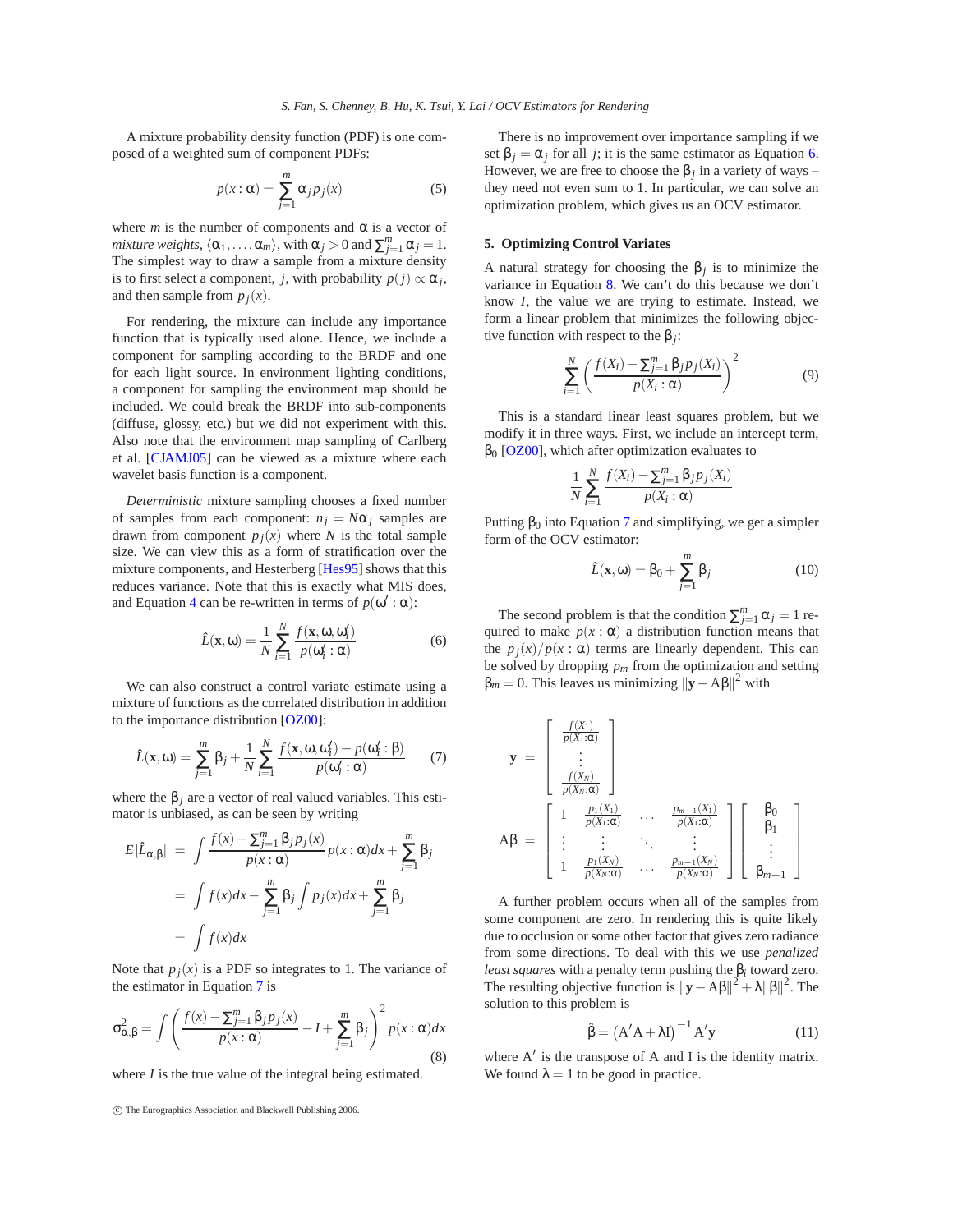# **5.1. OCV for Rendering**

Optimizing control variate estimation is useful in rendering when evaluating integrals over a single domain, with the same PDF used for each sample, and a choice of importance functions. While Veach [\[VG95\]](#page-6-0) showed a bi-directional path tracing application, in practice the conditions are met in *gather* integrals where we integrate incoming irradiance at a point by sampling over the hemisphere. Such integrals arise in direct lighting, irradiance caching, photon-mapping, and radiosity. We show examples from the first two applications.

Apart from choosing components for the mixture, we must also set their weights,  $\alpha_i$ . In all our experiments we used a single BRDF-based component and one component for each light (we did not use environmental lighting). We made a conservative choice: half of the samples came from the BRDF,  $\alpha_{BRDF} = 0.5$ , while the remainder were divided equally among the lights. If for some reason a user thought some sampling function was more likely to succeed then the weight for that component could be increased.

To summarize, each time we require an estimate of the integral in Equation [1,](#page-1-3) we draw a fixed number of direction samples,  $n_j$ , from each importance function in the mixture, *pj* . We trace rays for each sample to determine the incoming radiance,  $L_{in}(\mathbf{x}, -\omega'_i)$ . With each sample direction evaluated, we form the matrices and vectors and solve Equation [11](#page-2-3) for the  $\beta_j$ . Finally, Equation [10](#page-2-4) is evaluated to compute the estimate of outgoing radiance.

In direct lighting, an irradiance integral estimate is obtained for every surface point hit with a pixel sample. For irradiance caching, another application we have implemented, the incoming irradiance must be estimated at diffuse surface points when a nearby cached estimate is not available. The irradiance integral is broken into two terms:

$$
Ir(\mathbf{x}) = \int_{\Omega} L_{sources}(\mathbf{x}, -\omega') d\omega' + \int_{\Omega} L_{ind}(\mathbf{x}, -\omega') d\omega
$$

where  $Ir(\mathbf{x})$  is the irradiance at point **x**,  $L_{sources}$  is incoming radiance due to light or environmental sources, and  $L_{ind}$  is radiance due to indirect lighting. In our implemen-tation [\[PH04\]](#page-6-3),  $L_{ind}(\mathbf{x}, -\omega')$  is computed using path tracing, but each point along the path also evaluates the direct lighting integral.

We use OCV only for the irradiance due to sources. OCV is less readily applied to the integration of indirect illumination because BRDF-based sampling is the only viable distribution and hence there is no simple way to form a mixture. Note, however, that direct lighting is evaluated as part of the path tracing procedure, so OCV does still contribute to indirect illumination at the pixel. It may be worthwhile to apply OCV for indirect illumination using a mixture of BRDF components (diffuse, glossy, etc.) or a mixture of basis functions over the hemisphere, but we have not experimented with this.



**Figure 1:** *Results for MIS and OCV for the Buddha model. MIS, left, has noticeably higher variance in the soft shadow boundary and the base of the Buddha. The variance images, below, reveal significant reduction in variance with OCV over the entire image.*

#### **6. Results**

<span id="page-3-1"></span>′

We first experimented with a scene (Figure [2\)](#page-4-0) that demonstrates the importance of including multiple sampling functions for direct lighting (following [\[PH04\]](#page-6-3)). This example contains two lights, so half of all the samples come from sampling a BRDF-based component, while one quarter come from sampling the area of the yellow light and a quarter from the blue light. Table [1](#page-5-0) presents timing and error results, where error is a perceptually weighted error metric:

<span id="page-3-0"></span>
$$
E = \left[\frac{1}{n} \sum_{pixels} \left(\frac{L - L_{true}}{tvi(L_{true})}\right)^2\right]^{\frac{1}{2}}
$$
(12)

where *n* is number of pixels, *L* is the luminance of the result,  $L_{true}$  is the true luminance, and  $tvi(x)$  is the perceptual threshold-vs-intensity function introduced by Ferwerda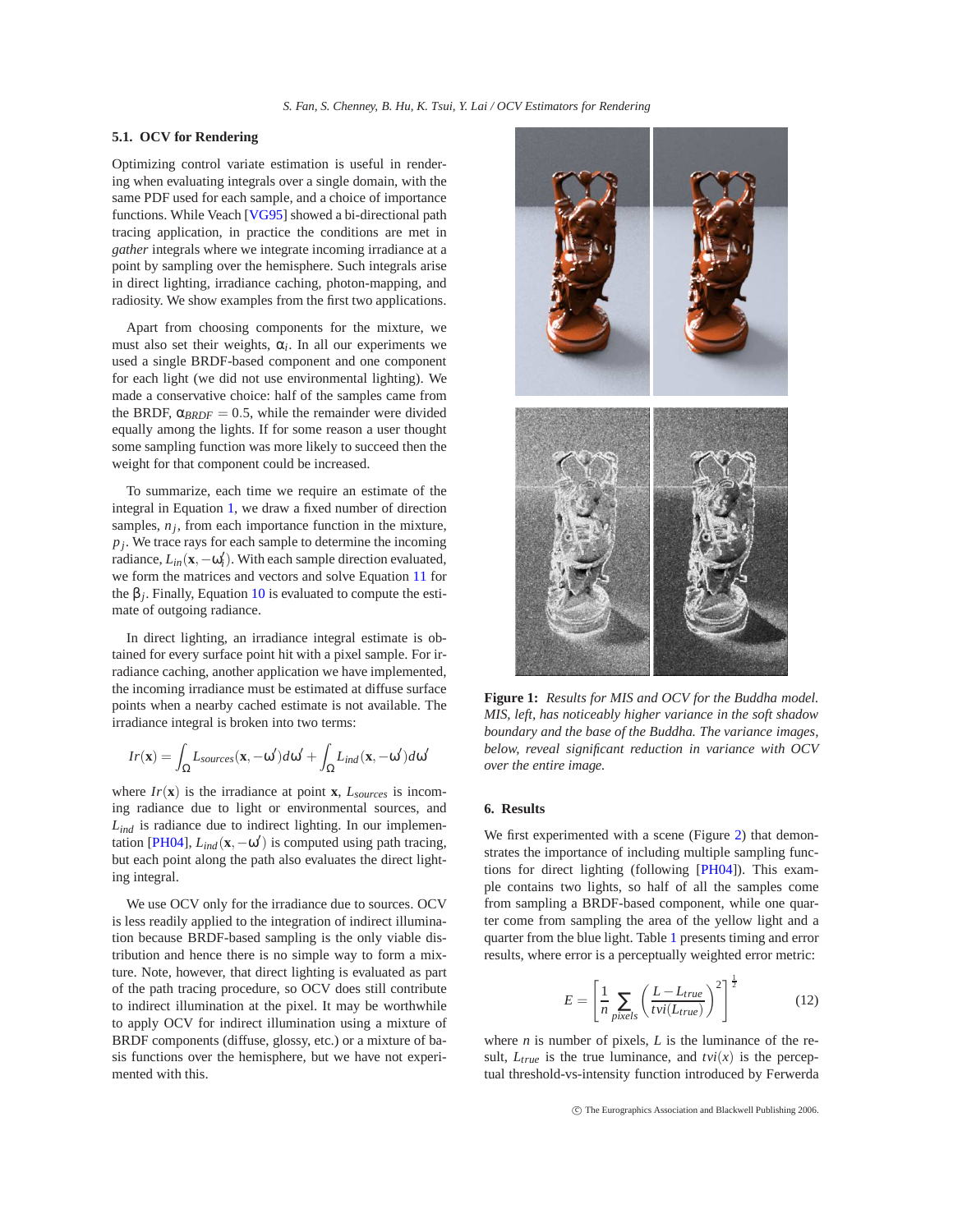*S. Fan, S. Chenney, B. Hu, K. Tsui, Y. Lai / OCV Estimators for Rendering*



<span id="page-4-0"></span>**Figure 2:** *Images for the checkers scene. Left is MIS, center is OCV and right is correlated sampling. Correlated sampling performs poorly because it must choose only one importance function before rendering begins (typically BRDF-based, as we have here) and the best choice is not always obvious. Bottom are perceptually-based variance images, which show the variance of the direct illumination estimates obtained at each pixel. The most significant improvement of OCV over MIS is apparent within the left glossy reflection of the large light source. Note that variance is expected to be large at material property boundaries because different pixel samples are hitting different materials.*



**Figure 3:** *Results for MIS (left) and OCV (right) for the room scene. The images are very similar, but the variance images below reveal an overall improvement with OCV over MIS.*

<span id="page-4-1"></span>c The Eurographics Association and Blackwell Publishing 2006.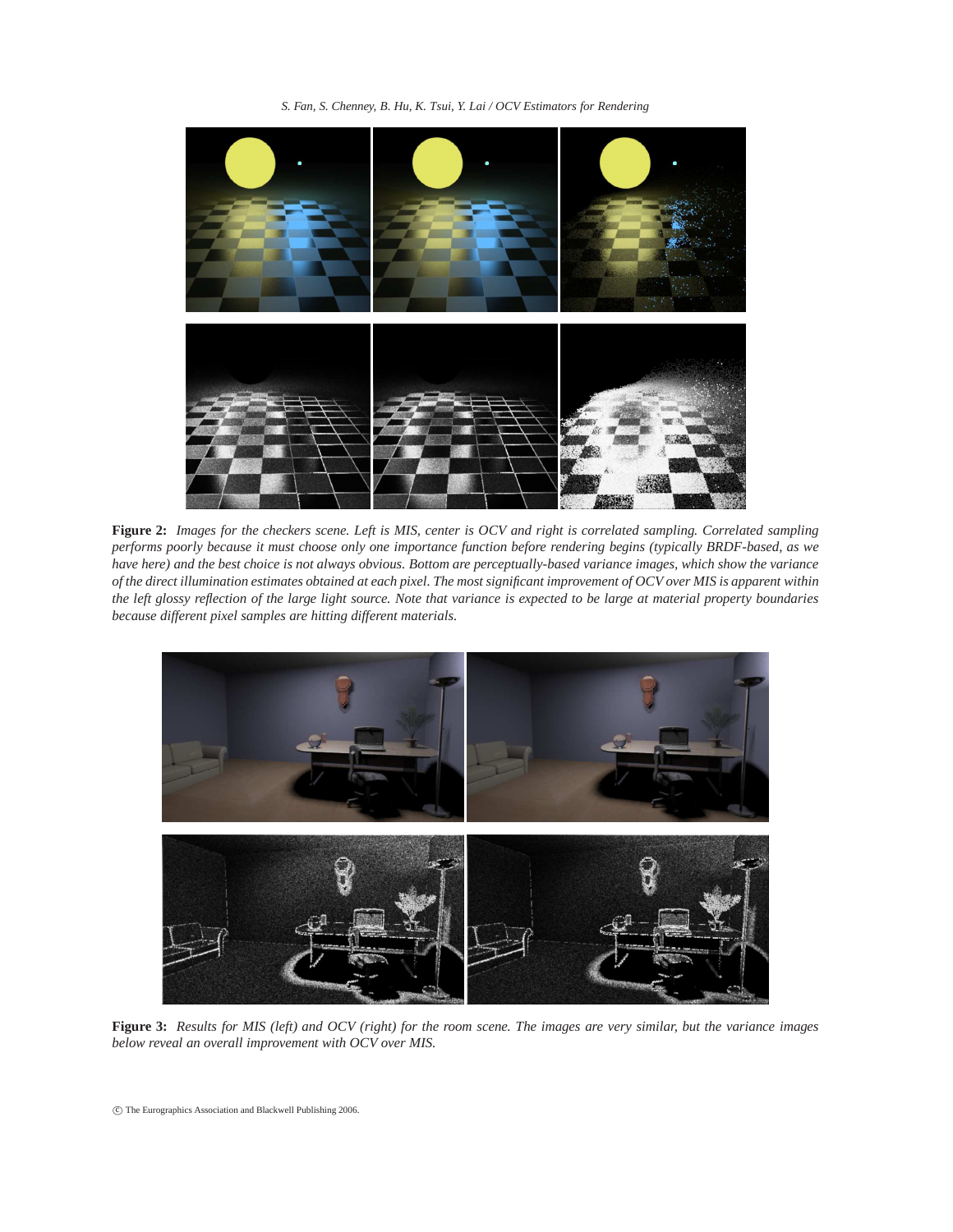*S. Fan, S. Chenney, B. Hu, K. Tsui, Y. Lai / OCV Estimators for Rendering*

| Image         | Method     | <b>SPE</b> | <b>SPP</b>     | Time(s) | Err  |
|---------------|------------|------------|----------------|---------|------|
| Checks        | <b>MIS</b> | 64         | 4              | 172.8   | 0.60 |
|               | <b>OCV</b> | 64         | 4              | 180.8   | 0.48 |
| <b>Buddha</b> | <b>MIS</b> | 64         | 4              | 98.3    | 0.72 |
|               | <b>OCV</b> | 64         | 4              | 105.6   | 0.46 |
| Room          | <b>MIS</b> | 18         | $\overline{c}$ | 37.4    | 0.75 |
|               | <b>OCV</b> | 18         | $\overline{c}$ | 43.2    | 0.68 |
| <b>Box</b>    | <b>MIS</b> | 18         | 9              | 196.5   | 4.9  |
|               | <b>OCV</b> | 18         | 9              | 207.2   | 4.0  |

<span id="page-5-0"></span>**Table 1:** *Measurements comparing MIS to OCV for direct lighting computations. SPE is the sample count per estimate, with SPP estimates per pixel. Err is the error computed using Equation [12.](#page-3-0)*

et al. [\[FPSG96\]](#page-6-11). We use perceptual weighting to avoid giving too much weight to very bright or very dark areas of the image. The ground truth image is computed using MIS running for several hours.

We compare the algorithms based on the same number of samples instead of the same computational time, because pre-setting the number of samples allows us to use comparable stratification.

Figure [2](#page-4-0) shows comparison between MIS, OCV and the correlated sampling approach of Szécsi et al. [\[SSSK04\]](#page-6-1). These images were rendered at  $500\times500$  resolution. They highlight primarily the value in using multiple importance functions, which correlated sampling cannot do. OCV performs better than MIS on this scene with little additional computation time. Improvement in the form of lower variance is most apparent in the glossy region reflected in the yellow light. In this scene the OCV estimator results in a 18% improvement in image quality with about 5% more computation time.

The Buddha images (Figure [1\)](#page-3-1) show a more marked improvement with OCV over MIS. These images were rendered at 256×512 resolution, and the OCV estimator results in a 37% improvement for 7% more time. This scene has a greater variety of lighting conditions, ranging from tight specularities to occluded regions. Our final direct lighting test used a room scene (Figure [3\)](#page-4-1), for which the OCV estimator produced lower error compared to MIS, but the additional computation cost resulted in comparable rendering efficiency. The scene requires relatively few samples to obtain a good estimate because the light sources are small and there is limited occlusion. Our method performs best when occlusion is complex and with larger light sources. Still, due to the optimization in OCV the results are unlikely to be worse than alternate methods.

The Cornell Box scene (Figure [4\)](#page-6-12) demonstrates OCV estimates in irradiance caching. The perceptual RMS error (Equation [12\)](#page-3-0) for the standard implementation is 4.9, which OCV reduces to 4.0 with about 5% more computational time.

# **6.1. Limitations**

The primary limitation with the OCV estimator comes from the relationship between the number of components in the mixture and the number of samples required. A larger mixture requires more samples to obtain reliable values for optimized  $β - at least as many samples as components. Fur$ thermore, more mixture components and samples increases the cost of the optimization, to the extent that MIS would perform better for the same computation time. Hence, very small sample counts (less than about 10) cannot be used and situations with many light sources cause problems, at least as we have constructed the mixture. In a many-light situation, nearby lights could be grouped into one component or an environmental lighting approach could be used.

We do not use OCV for the indirect lighting component of the irradiance caching integral because our techniques for forming a mixture result in a single component. We could form a mixture by sub-dividing the hemisphere and using one component for each sub-region. This would allow things such as occluded paths to be accounted for in the estimator.

As stated above, an OCV estimator is only useful in situations when all the samples come from the same mixture distribution. In bi-directional path tracing, this means we can only use it on a per-path basis with a mixture component for each method of forming the path. Path tracing is ruled out because each path has a different length and hits a different set of material properties, and hence has a different PDF. Integrals of the form in Equation [1](#page-1-3) are very common, however, so OCV does cover a large set of practical cases.

#### **7. Conclusion**

We have presented a new estimator for use in computing irradiance gather integrals. The OCV estimator maximizes the benefits of control variate sampling by optimizing the correlated function at each estimate. This also reduces the user's burden of finding correlated functions. In addition, OCV allows multiple importance functions to be combined, which is particularly useful when no one function works well across an entire image.

In importance sampling applications, one use of mixtures is in *defensive* sampling [\[Hes95\]](#page-6-10), where one component of the mixture is certain to have "heavier tails" than the integrand to ensure finite variance of the estimate. In rendering, situations where a defensive component is useful are rare: one example is a glossy surface under environmental lighting where the dominant reflectance lobe is blocked by an occluder, and wavelet product sampling is in use. A cosineweighted mixture component could be used as a defensive choice in such situations.

There are several alternate importance functions that could be used as components. One particularly interesting possibility is using the low-frequency wavelets from